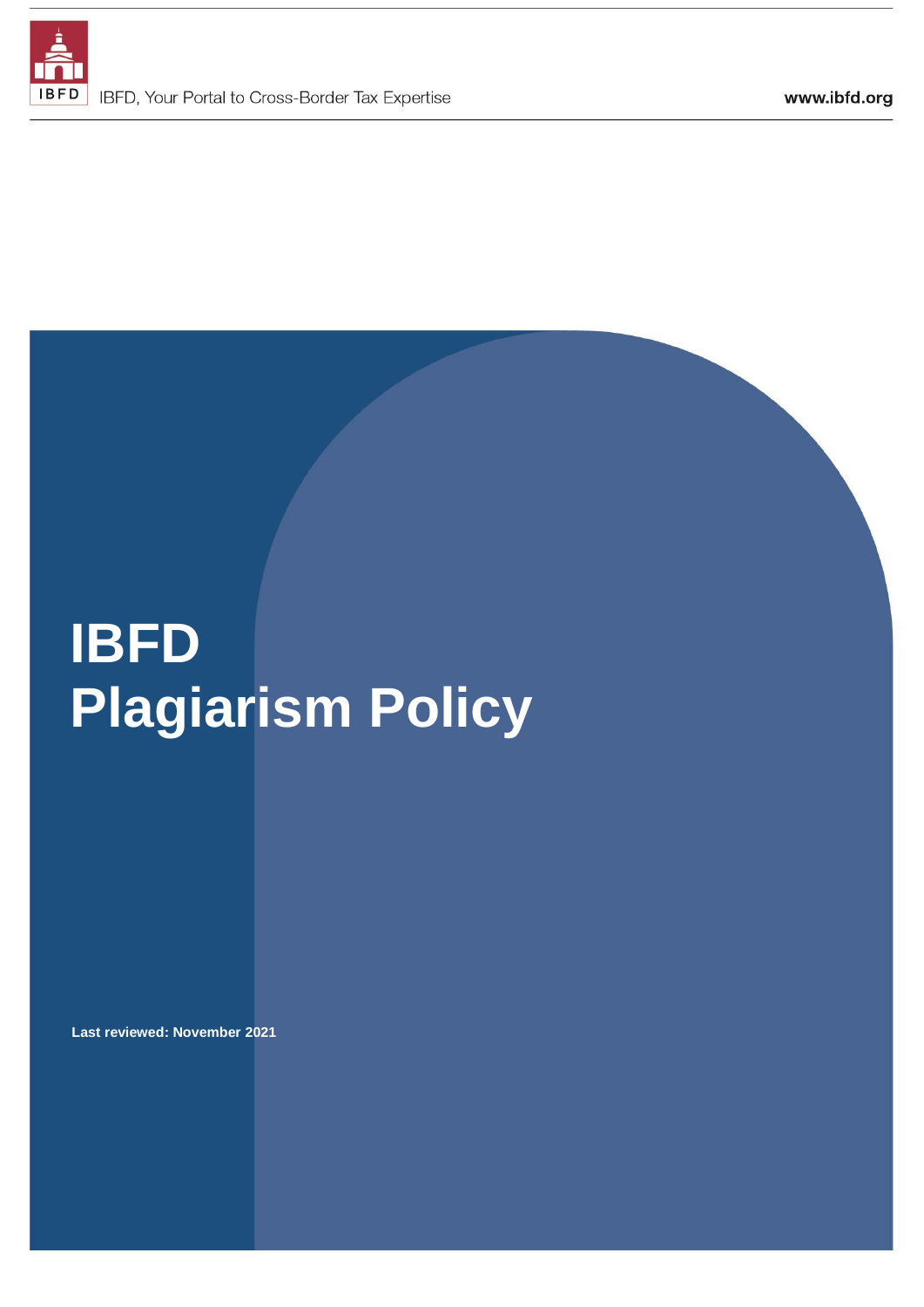

#### **1. Introduction**

Plagiarism occurs when you use work from another person or from your own previously published material in your work and do not acknowledge this. This applies to all sorts of information, including e.g. words, phrasing, ideas, assertions, figures, graphs, charts, data and numerical information. Even if the original author consented, if the reused work was unpublished or if it was done unintentionally: plagiarism is considered a serious intellectual offense.

The risk of (accidental) plagiarism has substantially increased in recent times, due to the infinite amount of material that is now available on the internet and the ease with which it can be shared. As an author you use a vast number of information sources for evidence gathering, building on your previous work and the work and research of others in your field: a mistake can easily be made.

As plagiarism is widely regarded as unethical behaviour, it is important that authors understand what it entails and guard themselves against it. Plagiarism can have serious consequences, not only for the author who commits it, but also for the institute the author is affiliated with and the publisher of the author's work. To avoid the risk of reputational damage and copyright infringement claims, research institutions and publishers – including IBFD – are increasingly implementing plagiarism policies and taking precautionary measures to detect plagiarism at an early stage.

This Policy describes the most common types of plagiarism, how it can be avoided and what IBFD's procedures are in case of suspected or identified plagiarism.

### **2. Types of plagiarism**

Plagiarism can take on many forms: below you will find the most common types.

#### **Complete plagiarism**

An entire manuscript or research study is copied word for word and submitted under someone else's name without citation or attribution. Also known as global plagiarism or cloning. This is considered the most severe form of plagiarism.

#### **Verbatim plagiarism**

The text of another author is copied word for word, without the use of quotation marks, and passed off as one's own work without citation or attribution. This type is similar to complete plagiarism but refers to sections rather than the entire manuscript. Also known as direct plagiarism or, in the case of verbatim reuse of short bits of text (sentences of less than 100 words), micro-plagiarism.

#### **Mosaic plagiarism**

Text or ideas are copied from different sources, without the use of quotation marks, and combined to create a new text. Some passages may be rephrased, but the general structure and meaning of the original texts remain the same. Also known as incremental plagiarism, patchwork plagiarism or patchwriting.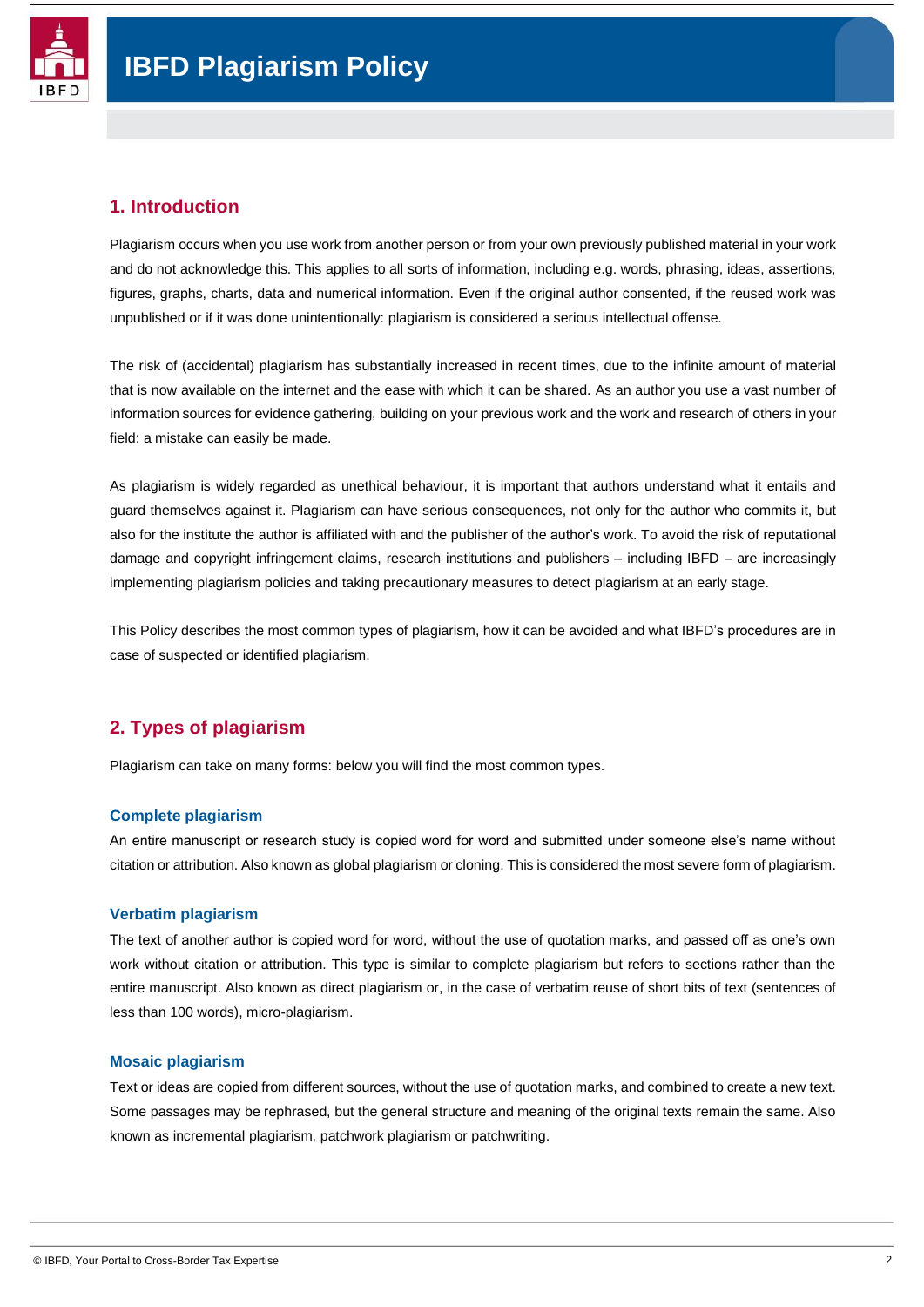

#### **Self-plagiarism**

The author reuses his own, previously published text and passes it off as new material. Also known as auto-plagiarism or text-recycling. Duplication and replication are common forms of self-plagiarism: duplication refers to the reuse of significant portions of previously published text; replication is the practice of submitting a work to multiple publications, hoping it will be published more than once.

#### **Paraphrasing plagiarism**

Another author's text is rephrased by making minor changes, e.g. changing the grammatical structure, deleting or adding a few words, changing the order of words in a sentence and/or using synonyms, and then passed off as one's own work without citation or attribution. Exact wording copied from the original text is not enclosed in quotation marks. This is the most common type of intentional plagiarism.

#### **Aggregator plagiarism**

Sources are properly cited, but the author has used so many words and/or ideas from other sources that the work contains almost no original material.

#### **Source-based plagiarism**

The author references a source that does not exist or uses a secondary source but only references the primary source (misleading citation) or references a source that is incorrect (incorrect citation). Misleading citation may be done intentionally to increase the citation number of references. Incorrect citation is the most common form of accidental plagiarism.

#### **Misleading attribution**

The author provides an inaccurate or insufficient list of authors (e.g. not crediting a person who contributed to the work or crediting a person who did not contribute). Also known as inaccurate authorship, although it can also concern persons who are not authors but contributed significantly in another way (*see* IBFD's Publication Ethics and Malpractice Statement, Ch. 2 Duties and responsibilities of authors, Sec. Submission and authorship). Not citing the collaboration and participants when using text or ideas that resulted from a collaborative study is also considered a form of misleading attribution.

#### **3. How to avoid plagiarism**

Plagiarism often happens by accident: follow these steps to make sure you avoid this pitfall.

#### **Step 1: Keep track of the sources you use**

From the very first moment you start doing research and writing, keep a record of all the information sources you consult. Compile a list of references, so you can easily retrieve the source of every piece of information you ultimately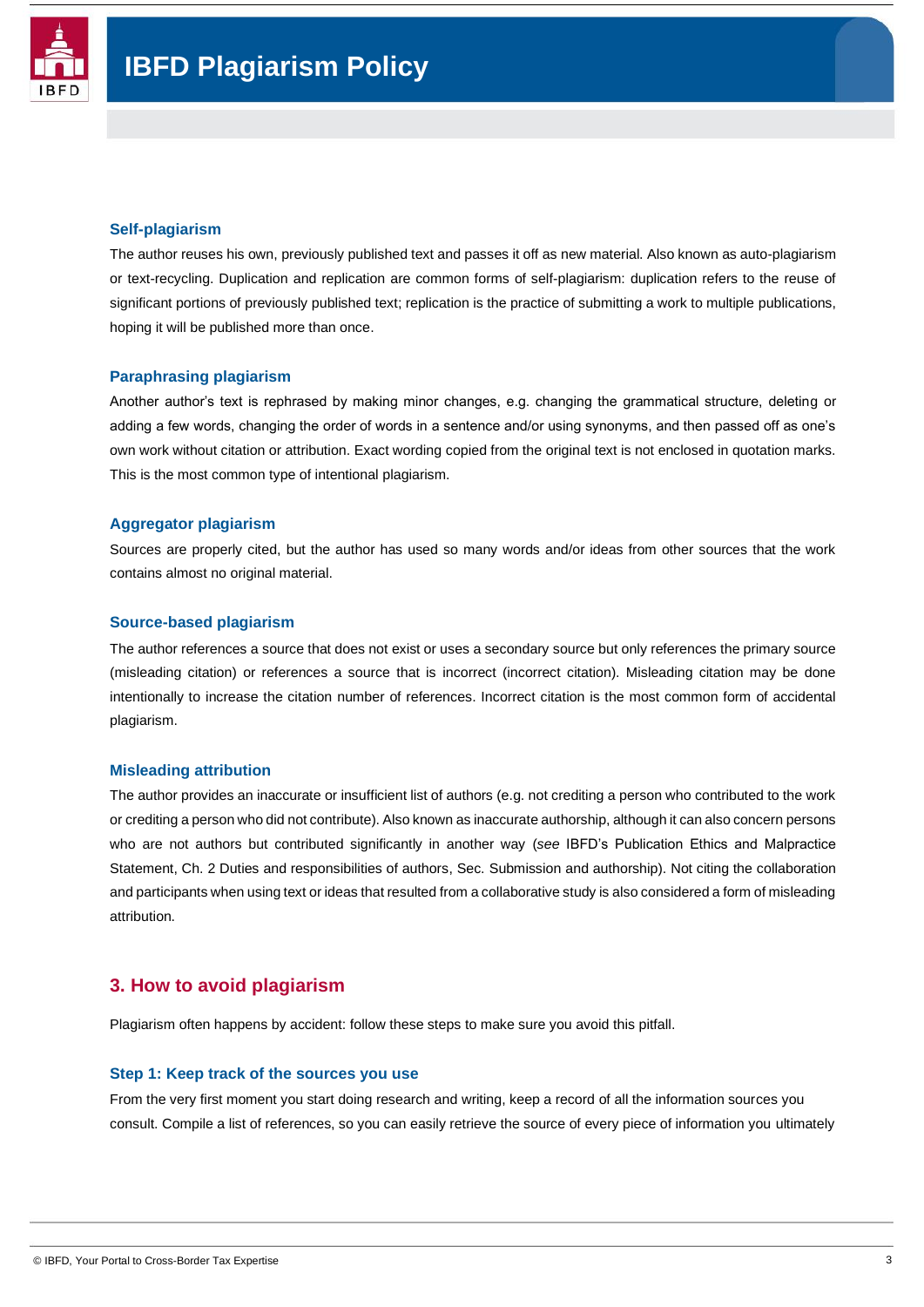

## **IBFD Plagiarism Policy**

decide to use in your work. Using bibliographic software such as Juris-M, EndNote, Zotero or Mendeley can be very helpful to keep track of your references.

#### **Step 2: Quote, paraphrase and summarize**

Use (a combination of) the following accepted methods to incorporate someone else's work or ideas in your work:

#### **Quoting**

If you copy a passage from someone else's work word for word, encase it in quotation marks. The total amount of quoted material should be kept to a minimum (max. 10% of your work).

#### **Paraphrasing**

Rewrite someone else's work or ideas in your own words. Make sure you grasp the full meaning of the original source and use quotation marks for specific terms or phrases that you cannot paraphrase. Paraphrases are usually condensed versions of the original text.

#### **Summarizing**

Summarize the main ideas of someone else's work in your own words. You can include a small portion of the original work in your summary in the form of a short quote (see above). Summaries are typically shorter than paraphrases.

#### **Step 3: Include the proper attribution and citation**

Attribute every quote, paraphrase and summary to the original author by citing the source in the required citation style, both in the text and in a reference list. If you use material from your own previously published work, cite yourself.

#### **Step 4: Use a plagiarism checker**

If you want to be 100% sure, use a plagiarism checker before you submit your work. There are various types of plagiarism detection tools available via the internet, both free and paid. You can also ask your IBFD editor to perform a plagiarism check for you.

#### **4. IBFD's procedures in case of suspected or identified plagiarism**

IBFD has guidelines and procedures in place to identify potential plagiarism at an early stage, to protect itself and its authors from the harmful effects of intellectual property infringements.

#### **Plagiarism check**

Any material submitted for publication will undergo a review by IBFD's editorial staff, which includes a general plagiarism check. If the editorial staff find grounds for concern, they can perform a more thorough check using a plagiarism detection tool. New publications will always be subjected to such a thorough check.